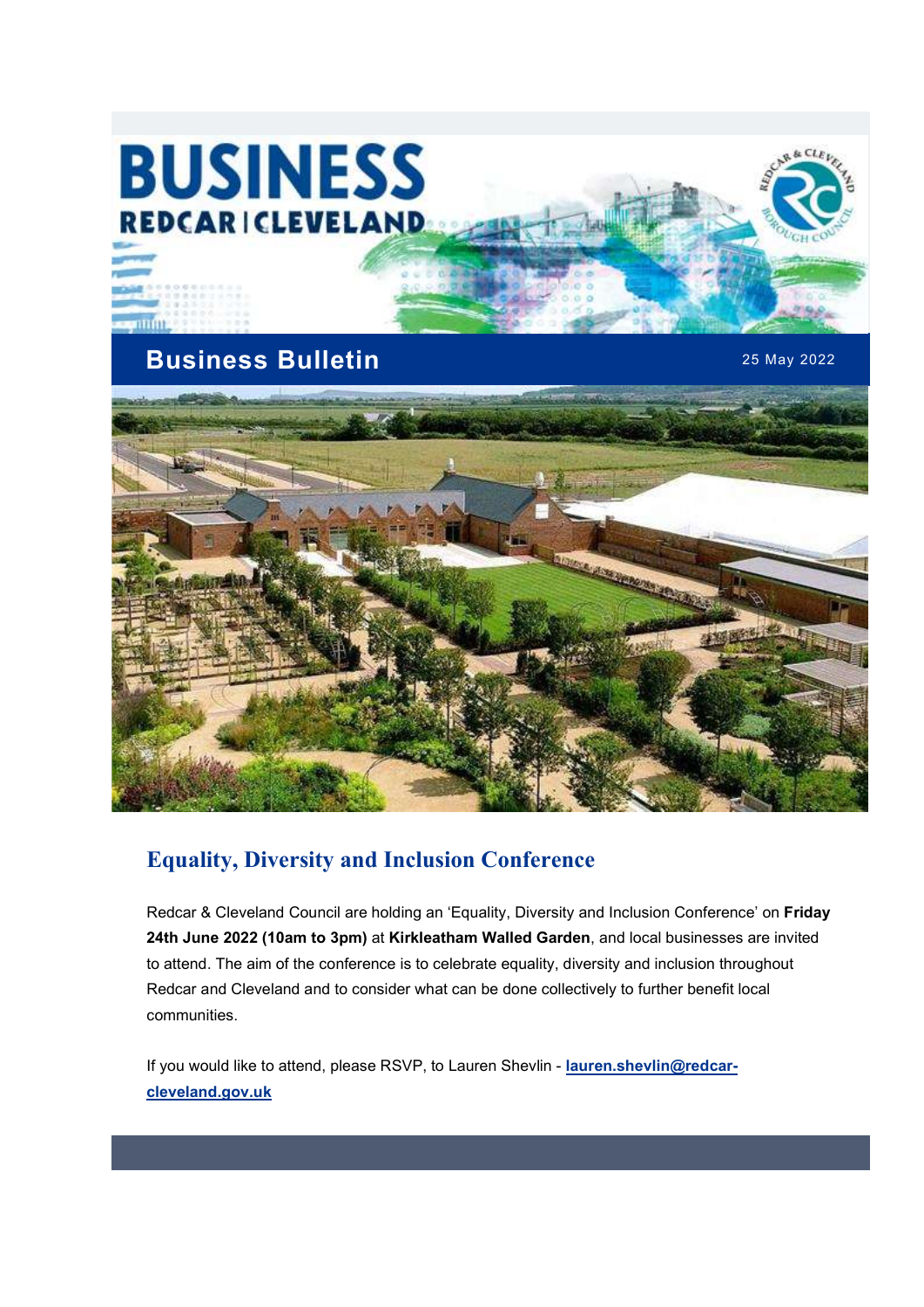

#### Power of Women Festival

Tickets are now available for the inaugural Power of Women Festival, taking place at Middlesbrough Town Hall on Friday 24th June 2022. Businesses are being urged to encourage their employees to attend the event and to book their place early to avoid disappointment, as a sell-out is expected. Tickets can be booked here (https://www.tickettailor.com/events/powerofwomen/690250)

#### Largest Local Business Event **Returns**



Tees Valley Business Summit will take place on Thursday 7th July 2022 at Teesside University Student Union. Now in its tenth year, it is free to attend and will include seminars, exhibition stands and an opportunity to network. To book tickets click here (https://www.teesvalleysummit.co.uk/).



## National Manufacturing Day

Make UK are having a National Manufacturing Day on Thursday July 7th 2022, where manufacturers across the country can open their doors to the local community for a behind the scenes look at the modern world of manufacturing. Manufacturing businesses can find out more and sign up to this here (https://www.nationalmanufacturingday.org/)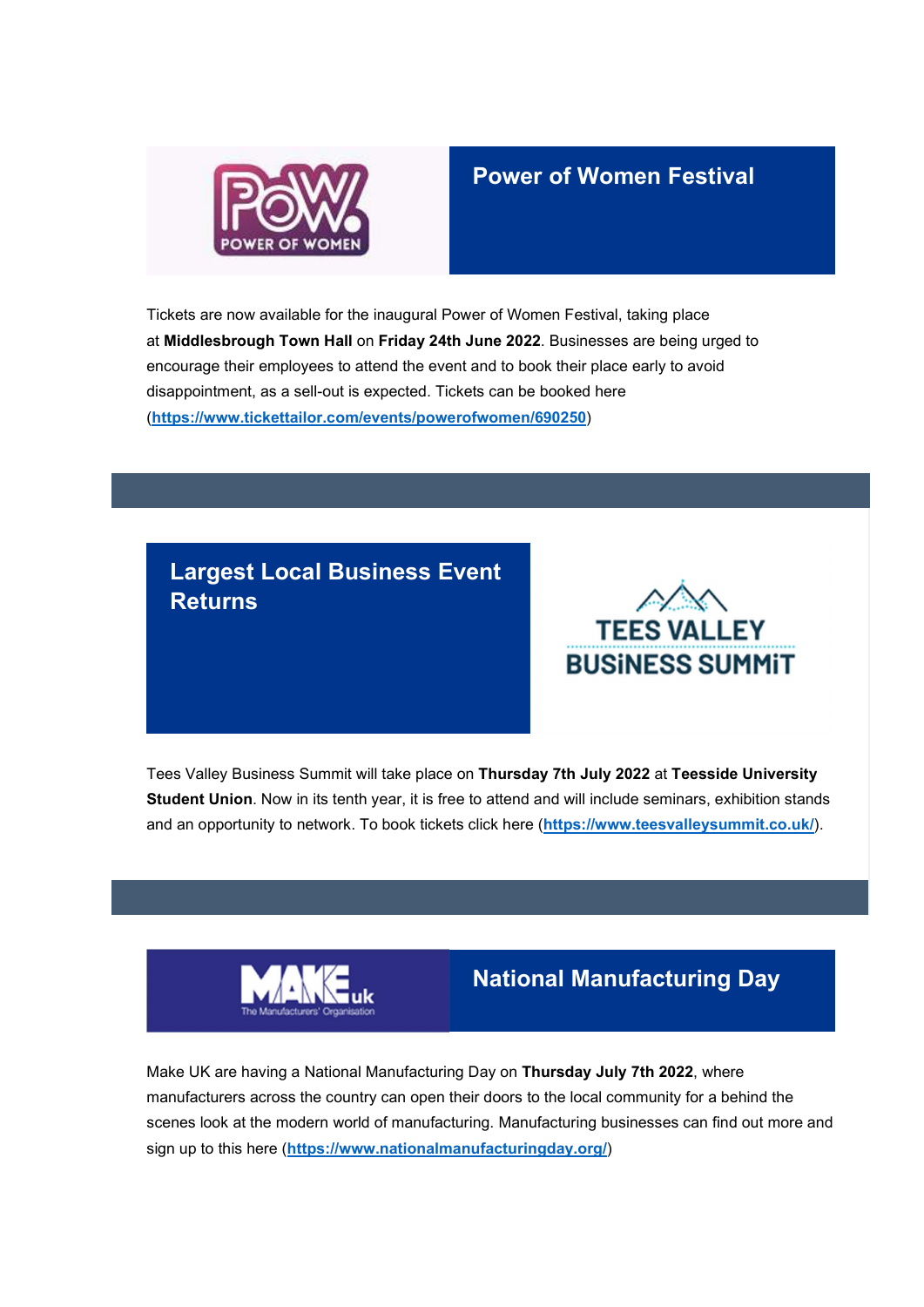## New Bill Establishes UK Infrastructure Bank



The UK Infrastructure Bank is part of the Government's National Infrastructure Strategy and will have £22 billion of financial capacity to invest in infrastructure to help tackle climate change and to support regional and local economic growth across the UK. Click here (https://www.gov.uk/government/news/new-bill-to-set-up-uk-infrastructure-bank-announcedin-queens-speech) for more information.



## Extra Funding for Arts and **Culture**

Cultural venues including museums, galleries and public libraries are to benefit from up to £128 million of national funding to improve access to arts and culture. For more information click here (https://www.gov.uk/government/news/cultural-venues-to-receive-128-million-to-improveaccess-to-arts-and-culture).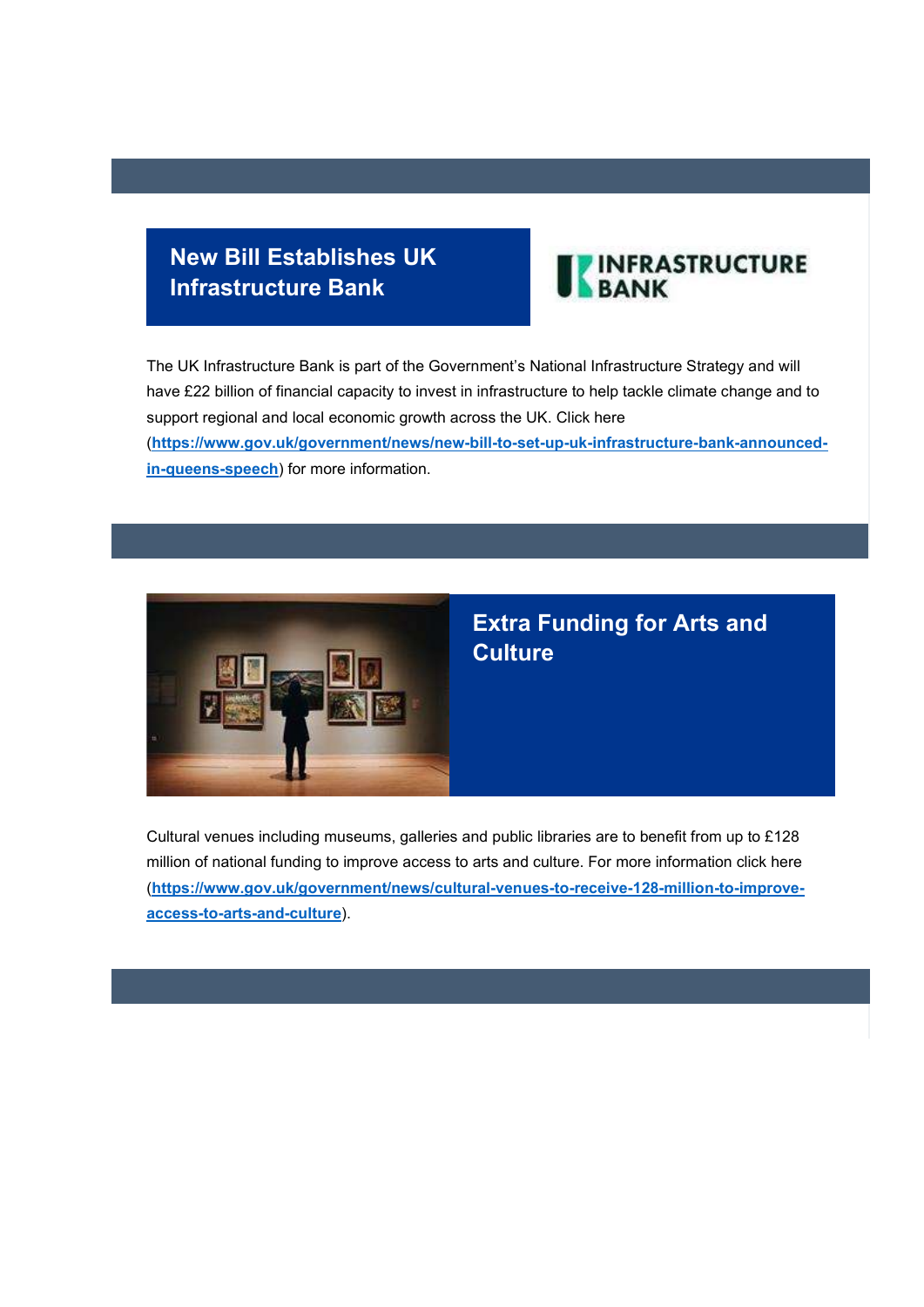## Further Limits on Exclusivity **Clauses**



New reforms give low paid workers more flexibility to work in multiple jobs. This places further limits on exclusivity clauses used by some employers. For more details see this link (https://www.gov.uk/government/news/lowest-paid-workers-to-be-given-flexibility-to-top-uptheir-pay-under-government-reforms).



## Ambassador Programme Milestone

The 'Redcar | Cleveland Ambassadors' programme has achieved a major milestone, after signing up its 500th ambassador. See link (https://redcarcleveland.co.uk/blog/news/redcar-clevelandambassadors-reaches-500-members/) for more details.

Small Firms Struggle to Access Commercial Finance



Lending to smaller firms has hit an all-time low, according to a study by the Federation of Small Businesses. The FSB's chair, Martin McTague, warned that without proper funding for small firms, economic growth in the country will be stifled. More details on findings can be found here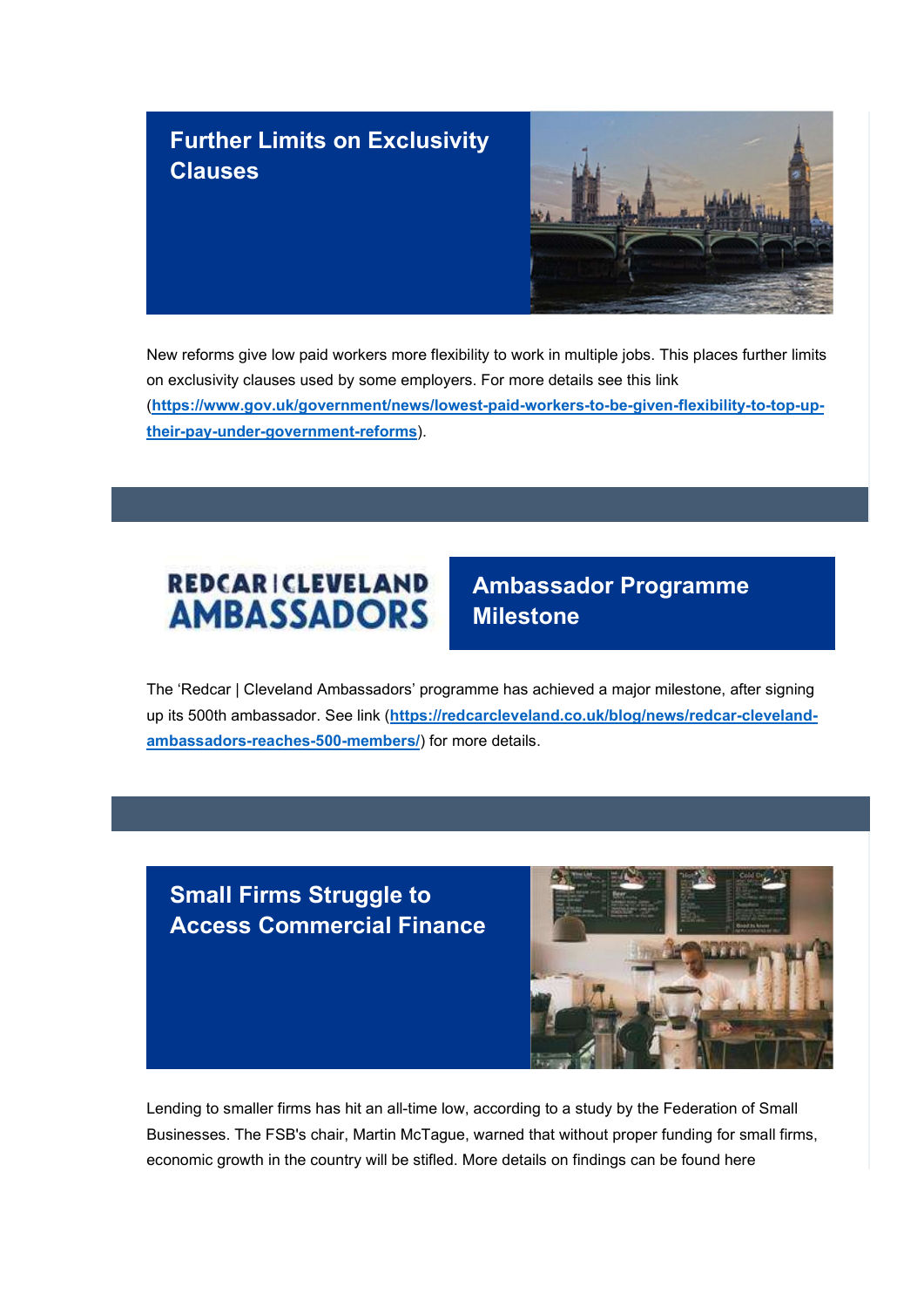(https://www.fsb.org.uk/resources-page/lending-to-small-businesses-hits-all-time-low-newstudy-finds-with-six-in-ten-impacted-by-late-payment.html).



#### Green Jobs for a Green Industrial Revolution

A new national Green Jobs Delivery Group has been established whose task it is to help drive the creation of 480,000 new well-paid green jobs by 2030, as part of the UK's green industrial revolution. For more information click here (https://www.gov.uk/government/news/green-jobsdelivery-steps-up-a-gear).

Our Business Engagement Team is here to help you and your business. Contact the team on 01642 444366 or email business@redcar-cleveland.gov.uk.